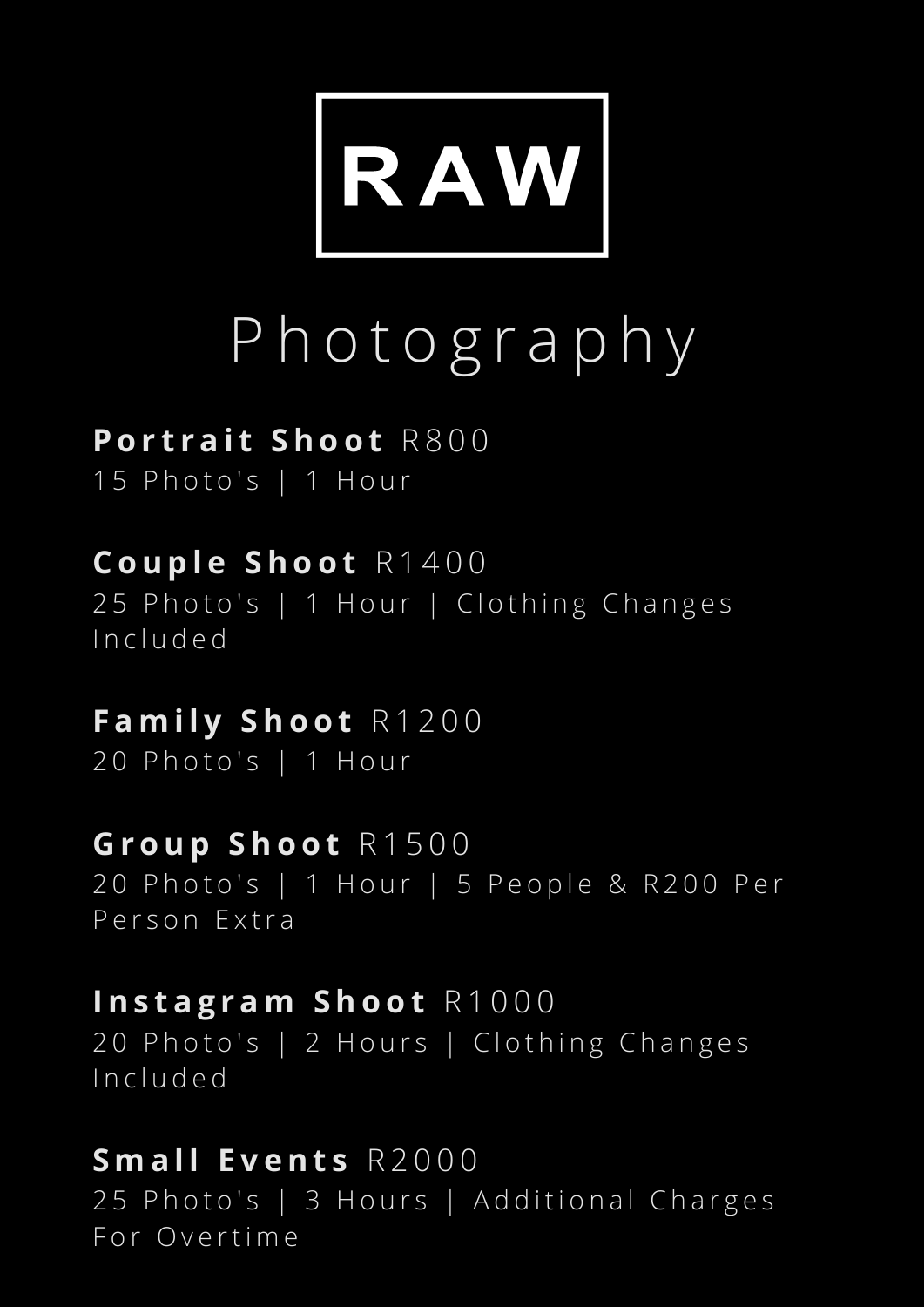

### P h o t o g r a p h y

Every photoshoot comes with the option of selecting up to 5 Photo's that can be re-edited and saved should you choose to have them printed on a larger format.

We guarantee to send the final p r o d u c t within 7-10 w orking days. Should you require the final product sooner then please let us know & we will do our best to accommodate you.

Our prices are based on work within Cape Town City Bowl. A further charge will be quoted should the project take place outside the City Bowl area. This will be discussed & confirmed before the project commences.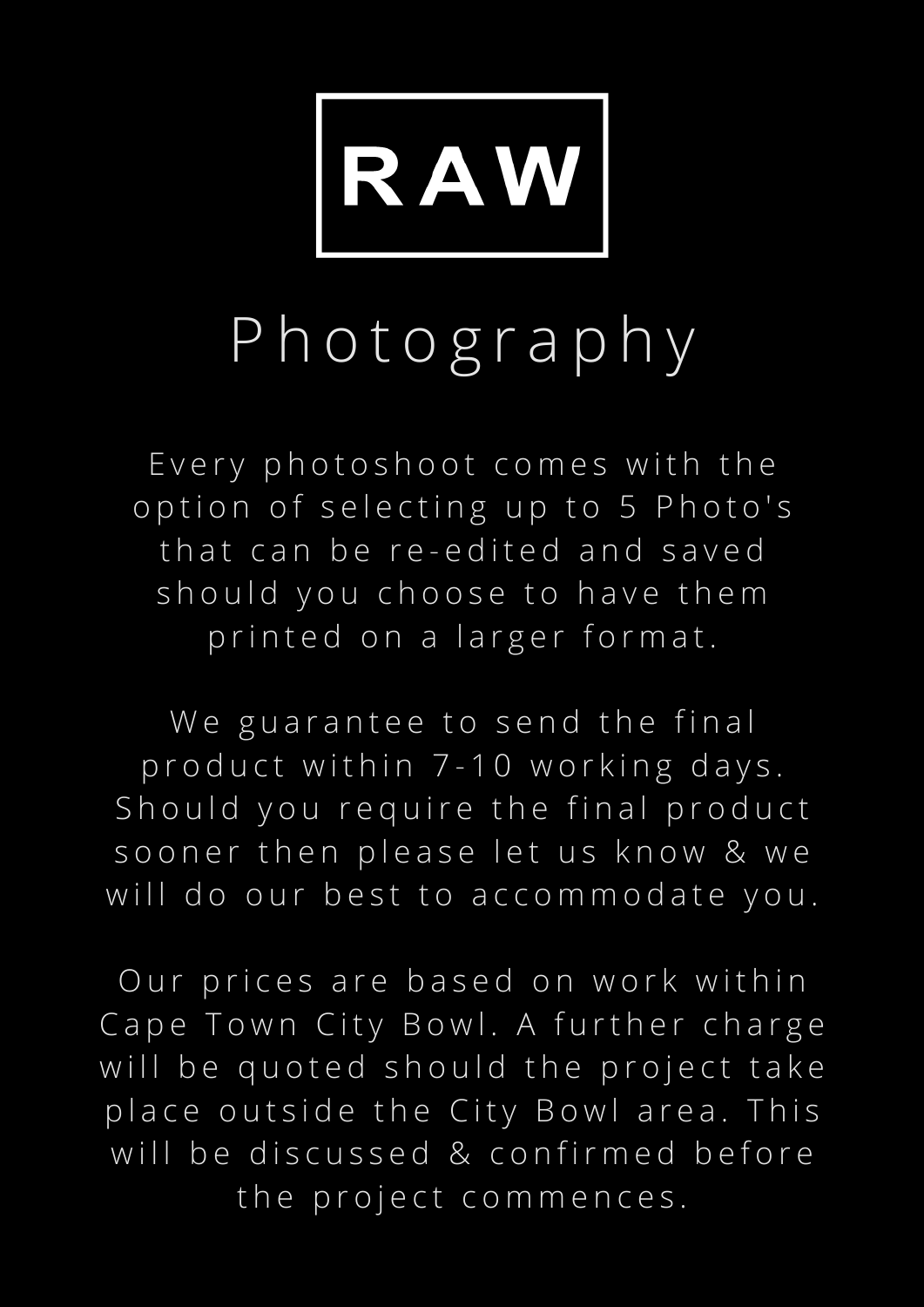

# V i d e o g r a p h y

**F u l l D a y F i l m i n g** R 5 0 0 0 Editing Not Included | Cost Determined Prior

**H a lf D a y F i l m i n g** R 3 5 0 0 Editing Not Included | Cost Determined Prior

**1 M i n u t e A d v e r t i s e m e n t** R 1 5 0 0 Editing Included

**2 M i n u t e A d v e r t i s e m e n t** R 2 5 0 0 Editing Included

**S h o r t F i l m** R 1 4 9 8 0 Editing Not Included | 35 Minutes

**W e d d i n g V i d e o** R 7 5 0 0 Editing Included

**L i v e V i d e o S t r e a m** R 1 4 9 0 2 Hours